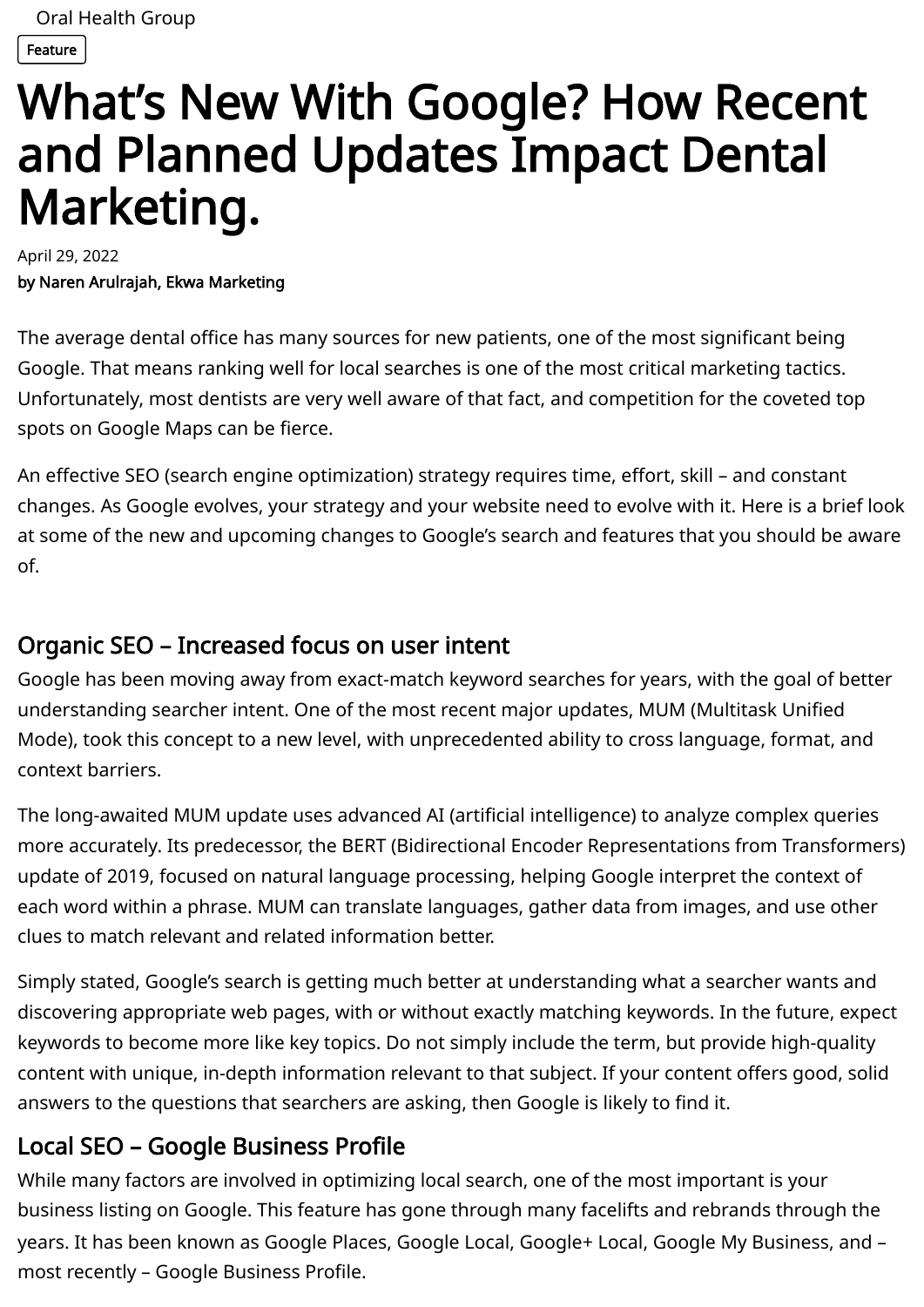The transition, which is slated to be completed sometime early in 2022, is more than just a name change. Google is introducing some fundamental changes in feature availability and user interface. If you have a single office location and manage your profile, the most significant change will be how you go about doing that. Google now prefers that individual businesses use update options available directly on the map and search pages, thus reserving the Google Business Profile console for those managing multiple locations.

New and expanded features for business listings include:

Profile management – When you are logged in using your Gmail account, you can claim or fully manage your business listing directly from the Google Map app or search page.

Call history – Easily track calls received via the "call" button on your Google profile. You have the option to enable or disable this feature.

Messaging – In addition to other management features, you will be able to access the messaging interface directly from the Google search page.

…and more – As Google is known for constant adjustments and upgrades, it is very likely that even more changes are coming. Keep a close eye on the business profile features as the transition continues.

### Technical SEO – Page Experience Update

Getting people to a webpage is just one step in the patient journey. From there, you want your website to help convert the lead into a new patient. Of course, that is not likely to happen if the person has a poor experience with slow loading times, glitches, or other problems. User experience, known as UX in the world of marketing, has long been considered a critical aspect of website design for those reasons. However, its importance in SEO was a topic of debate – until recently.

The Page Experience update was first announced back in early 2020, though it did not begin rolling out until the summer of 2021. The update is already fully implemented in mobile search, and the desktop version is expected to be complete by early 2022. With this update, UX becomes an undeniably important ranking factor.

#### What comprises a good page experience, according to Google?

Security – This is a top priority. None of your pages will achieve the status of "good" page experience if Google finds any security issues with your website.

Hypertext transfer protocol secure (HTTPS) – The vast majority of marketers and webmasters had already transitioned their sites some time ago. If your website still uses the old HTTP protocol, it is time to upgrade NOW.

Ad experience – Since the goal of your dental website is marketing your practice, it is unlikely that you host advertisements on your website. However, if you do, you should avoid interruptive or distracting ads.

Mobile experience (does not apply to the planned desktop Page Experience update) – There cannot be any usability errors for the mobile version of your website.